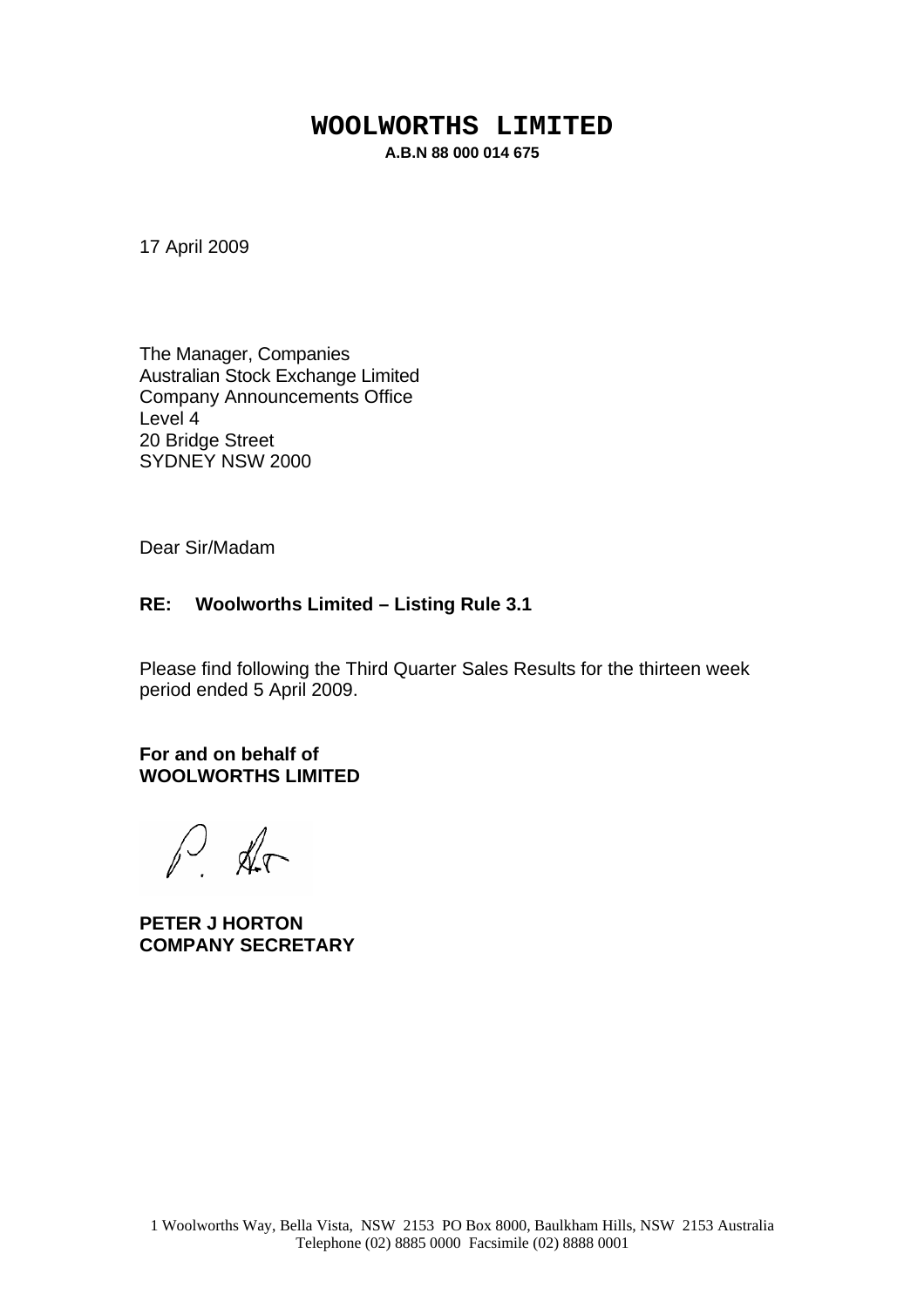## **WOOLWORTHS LIMITED**

#### **17 April 2009 PRESS RELEASE**

### THIRD QUARTER SALES RESULTS 13 WEEKS TO 5 APRIL 2009

#### THIRD QUARTER SALES OF \$12.3 BN – UP 6.5% EASTER ADJUSTED EXCLUDING PETROL SALES UP 8.3% OR 9.0% EASTER ADJUSTED

|                                               | 2008<br><b>Statutory</b><br>13 weeks | 2008<br>$Proforma^{(1)}$<br>13 weeks | 2009<br><b>Statutory</b><br>13 weeks | <b>Statutory</b><br><b>Increase</b><br>(%) | $Proforma^{(1)}$<br><b>Increase</b><br>(%) |
|-----------------------------------------------|--------------------------------------|--------------------------------------|--------------------------------------|--------------------------------------------|--------------------------------------------|
| <b>Third Quarter by Division (\$millions)</b> |                                      |                                      |                                      |                                            |                                            |
| Australian Food and Liquor                    | 7,627                                | 7,568                                | 8,387                                | 10.0                                       | 10.8                                       |
| <b>New Zealand Supermarkets (NZD)</b>         | 1,220                                | 1,217                                | 1,266                                | 3.8                                        | 4.0                                        |
| New Zealand Supermarkets (AUD)                | 1,065                                | 1,063                                | 1,015                                | (4.7)                                      | (4.5)                                      |
| Petrol                                        | 1,407                                | 1,416                                | 1,247                                | (11.4)                                     | (11.9)                                     |
| <b>Supermarket Division</b>                   | 10,099                               | 10,047                               | 10,649                               | 5.4                                        | 6.0                                        |
| <b>BIG W</b>                                  | 879                                  | 873                                  | 958                                  | 9.0                                        | 9.7                                        |
| Consumer Electronics $-$ Aust / NZ            | 330                                  | 329                                  | 365                                  | 10.6                                       | 10.9                                       |
| Consumer Electronics – India                  | 26                                   | 26                                   | 48                                   | 84.6                                       | 84.6                                       |
| <b>Consumer Electronics - Total</b>           | 356                                  | 355                                  | 413                                  | <b>16.0</b>                                | 16.3                                       |
| <b>General Merchandise Division</b>           | 1,235                                | 1,228                                | 1,371                                | 11.0                                       | 11.6                                       |
| <b>Hotels</b>                                 | 263                                  | 264                                  | 267                                  | 1.5                                        | 1.1                                        |
| <b>Continuing Operations</b>                  | 11,597                               | 11,539                               | 12,287                               | 5.9                                        | 6.5                                        |
| <b>Wholesale Division</b>                     | 42                                   | 42                                   | 44                                   | 4.8                                        | 4.8                                        |
| <b>Total Third Quarter Sales</b>              | 11,639                               | 11,581                               | 12,331                               | 5.9                                        | 6.5                                        |
| Total Third Quarter Sales (excluding Petrol)  | 10,232                               | 10,165                               | 11,084                               | 8.3                                        | 9.0                                        |

Woolworths' Chief Executive Officer, Michael Luscombe, today announced third quarter sales of \$12.3 billion. "We are pleased to report another strong overall sales result. Woolworths continues to reinvest in all its businesses to improve our stores, create jobs, add services, deliver value, and create an even better experience for our customers. This result reflects the continued positive response from our customers to these reinvestment strategies" he said.

 $(1)$  2009 statutory sales do not include Easter. 2008 statutory sales do include Easter. 2008 sales have been adjusted to remove the impact of Easter.

# **WOOLWORTHS LIMITED**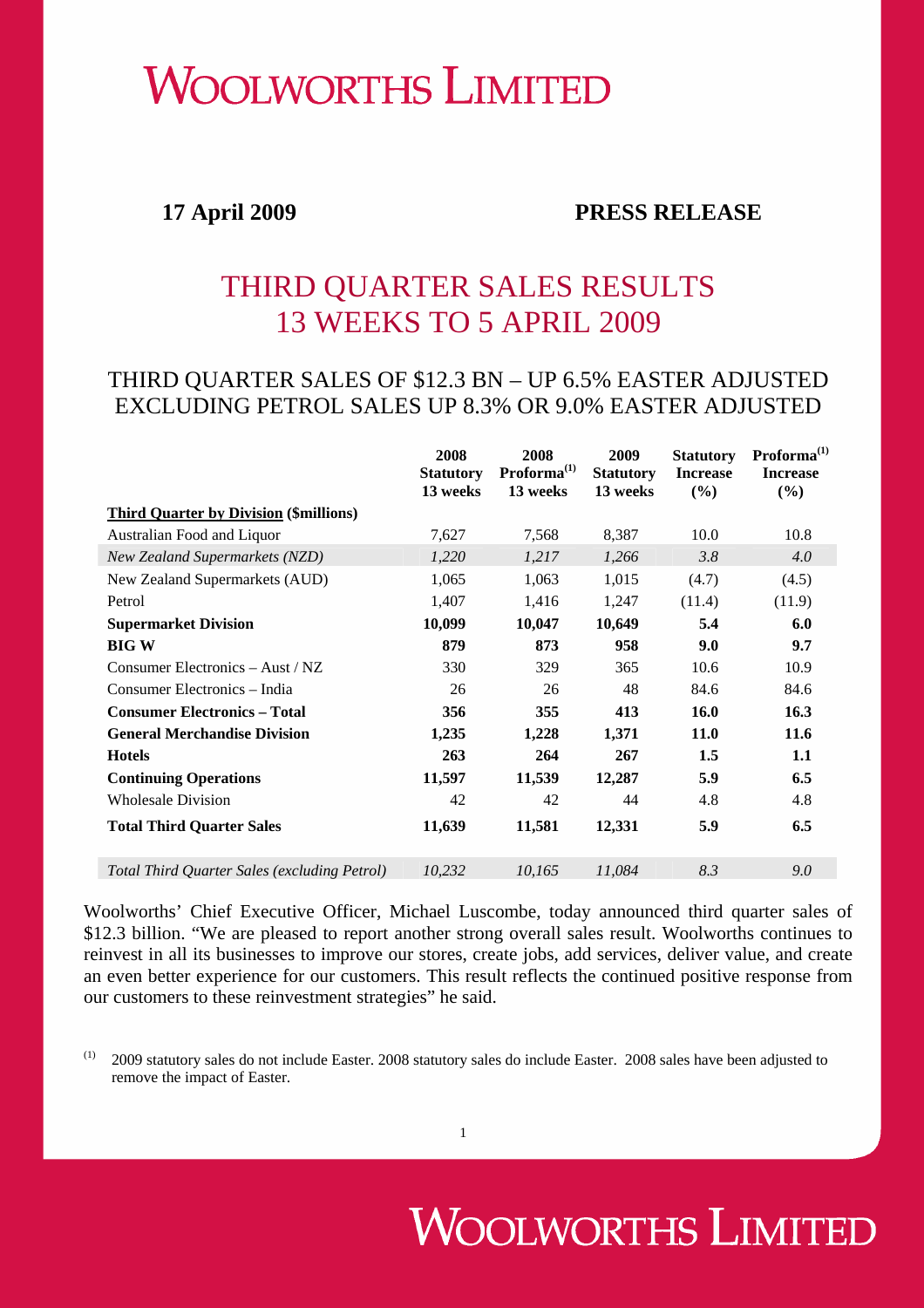#### **AUSTRALIAN FOOD AND LIQUOR**

Australian Food and Liquor sales for the third quarter were \$8.4 billion, representing an increase of 10.0% (10.8% Easter adjusted). Comparable store sales in Food and Liquor have strengthened recording an increase of 7.9% in the third quarter (8.8% Easter adjusted, Q2: 7.1%).

Inflation for the quarter was approximately 4.4%, decreasing slightly from the 4.8% experienced in the second quarter.

"The strong momentum that has continued in the third quarter is a direct result of a number of key strategic initiatives focused on our customers, including the accelerated rollout of our 2010c format, our Everyday rewards program and continued price reinvestment. Our accelerated refurbishment program is continuing to deliver strong returns through improvements in both sales and gross margin. We are on track to have approximately 40% of our supermarket network in our new refreshed format by the end of this financial year" said Greg Foran, Director of Food, Liquor and Petrol.

We opened seven supermarkets during the quarter.

#### **NEW ZEALAND SUPERMARKETS**

New Zealand Supermarkets achieved sales of \$1.0 billion for the third quarter. Comparable sales for the quarter were 3.0% (3.2% Easter adjusted, Q2: 3.0%) reflecting the continued tight macroeconomic environment.

In New Zealand, overall food inflation was approximately 6.0%, (Q2: 5.9%).

*Note: comparable sale % quoted based on NZD sales.* 

#### **PETROL**

Petrol sales for the third quarter, including Woolworths/Caltex Alliance sites, decreased by 11.4% (11.9% decrease Easter adjusted) reflecting lower petrol prices compared to last year. Petrol comparable sales (dollars) decreased 15.2% (15.7% decline Easter adjusted) during the quarter.

Total volumes increased 5.9% for the quarter (5.4% Easter adjusted). Comparable volumes have benefited from the reduced petrol price, increasing 1.7% (1.2% Easter adjusted, Q2: 2.2% increase).

During the quarter, three petrol canopies were opened taking total sites to 540, including 133 alliance sites.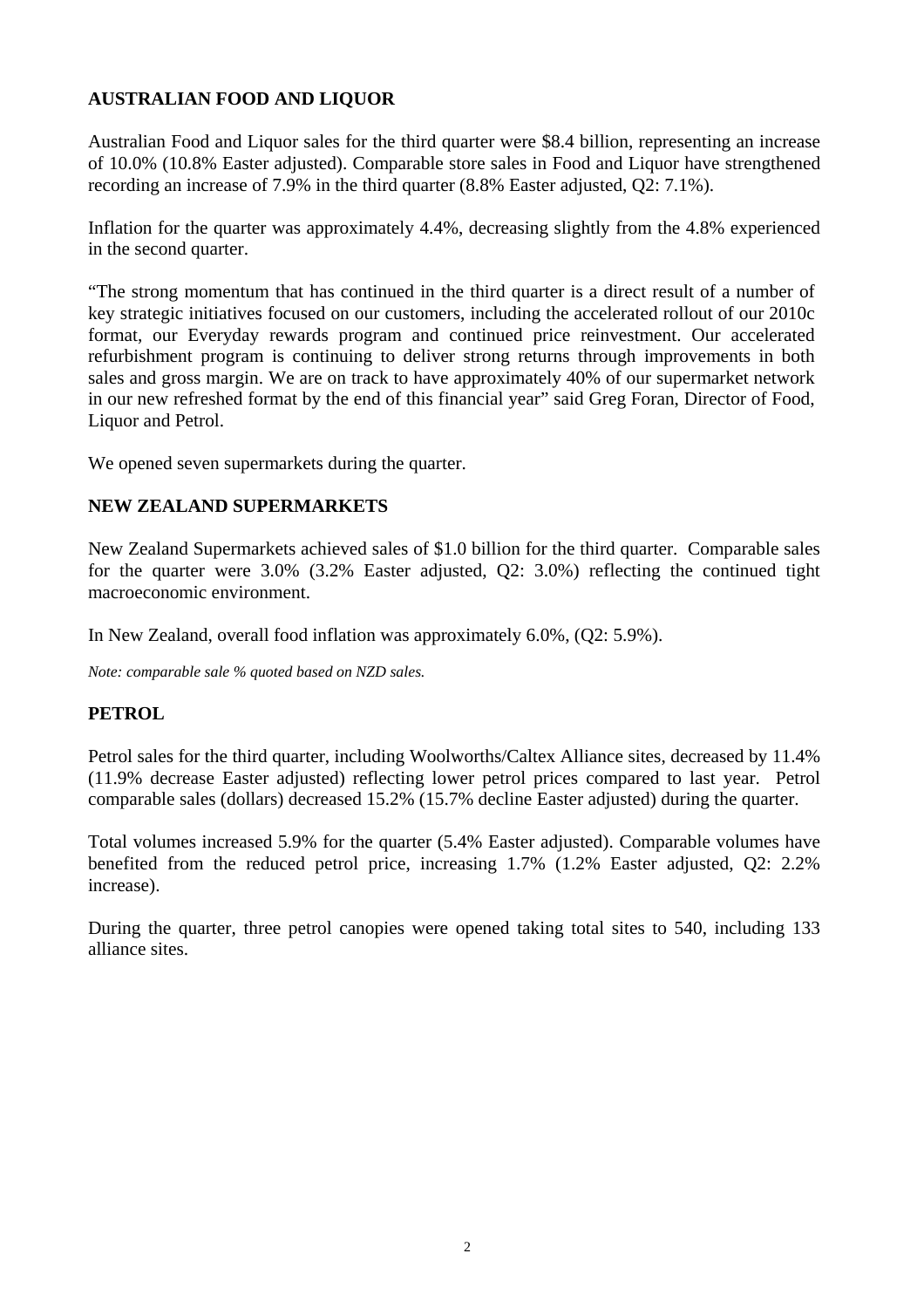#### **BIG W**

BIG W sales grew by 9.0% (9.7% Easter adjusted) continuing the positive momentum from the first half. Comparable sales in the third quarter were 6.0% (6.7% Easter adjusted, Q2: 6.4%).

"This is another strong result which reflects customers' acknowledgement of the great value and range offered by BIG W. BIG W is well positioned in the current environment and continues to deliver on its' everyday low price position" said Julie Coates, General Manager BIG W.

One new store was opened during the quarter taking total stores in the division to 156.

#### **CONSUMER ELECTRONICS**

Total Consumer Electronics sales grew by 16.0% (16.3% Easter adjusted) during the third quarter.

Consumer Electronics (Aust / NZ) has continued to enjoy solid growth, with third quarter sales increasing 10.6% (10.9% Easter adjusted). Comparable store sales for the third quarter were 8.0% (8.2% Easter adjusted, Q2: 6.5%). The comparable store sales for the third quarter for our Dick Smith stores in Australia were 15.8%. (14.5% Easter adjusted)

Results achieved in our new format Dick Smith stores have been extremely pleasing reflecting strong customer acceptance of the new refreshed offer. Comparable sales in the 39 stores we have completed were well in excess of the network.

During the quarter we opened six new stores taking total stores to 434.

Consumer Electronics in India, our business venture with TATA now services 30 retail stores operating under the Croma brand recorded sales of \$48 million for the quarter.

*(1) Comparable sales quoted above are normalised for movements in exchange rates. Unadjusted for exchange rate movements comparable store sales for the third quarter were 6.1% (2nd quarter 6.4%)* 

#### **HOTELS**

Hotel sales in the third quarter increased by 1.5% (1.1% Easter adjusted) to \$267 million. Overall comparable sales increased by 1.2% (0.6% Easter adjusted) in the quarter. Gaming comparable sales for the quarter were 2.5% Easter adjusted, (Q2: 5.2%).

One additional property was added to the portfolio in the third quarter taking the total number of hotels to 277.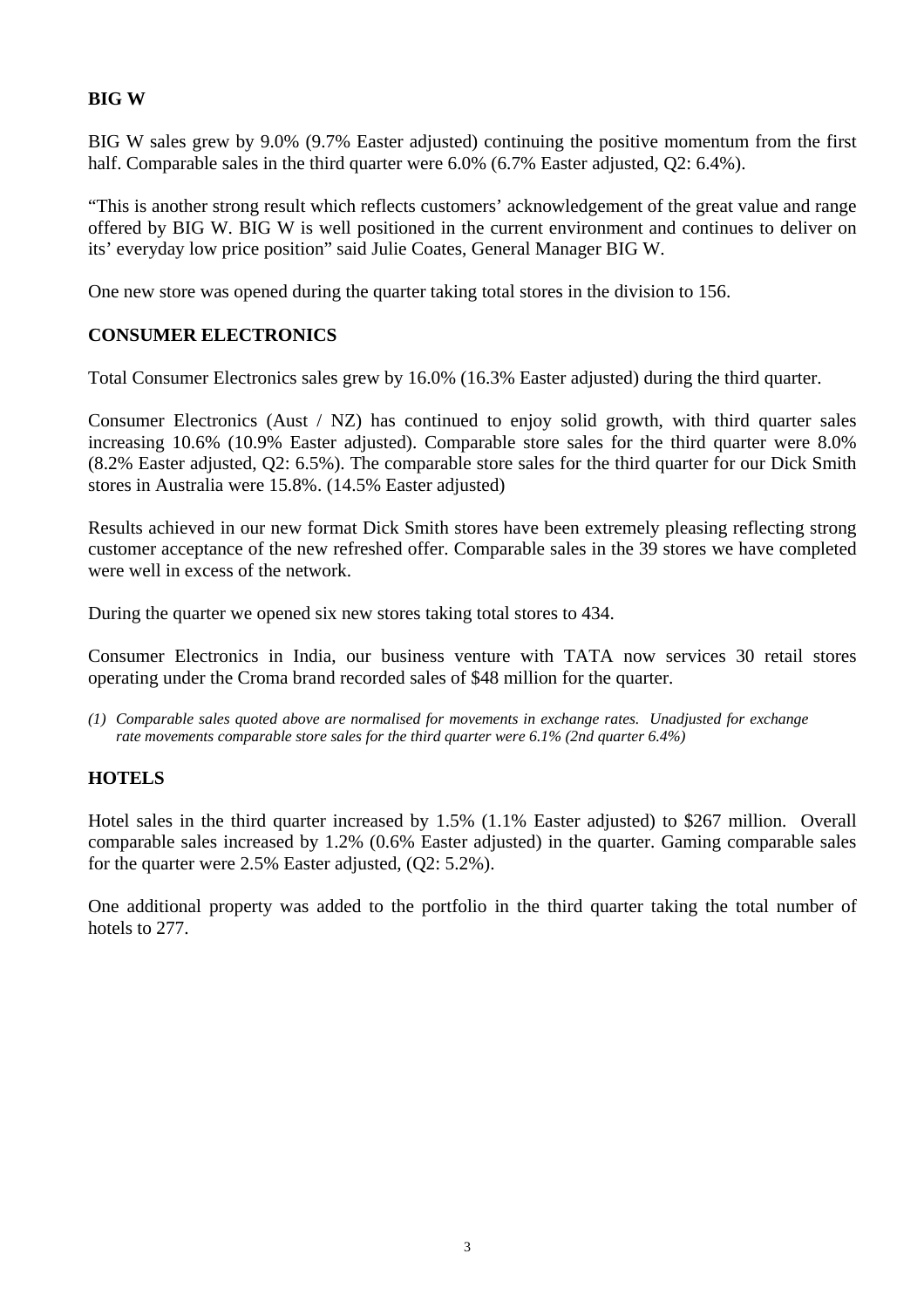#### **SALES OUTLOOK FOR THE FULL YEAR**

We are mindful that discretionary spending continues to be influenced by macroeconomic factors and by the recent events in global financial markets. Factors such as inflation, fluctuating petrol prices, interest rates, rising unemployment and consumer confidence levels are very difficult to predict in the current environment.

Subject to the uncertainty regarding these factors, we expect sales from continuing operations to grow in the upper single digits (excluding Petrol Sales) on a 52 week basis.

For further information contact:

Clare Buchanan (02) 8885 1032 – Media<br>
Tom Pockett (Finance Director) (02) 8885 1105 – Investo

 $(02)$  8885 1105 – Investors/Analysts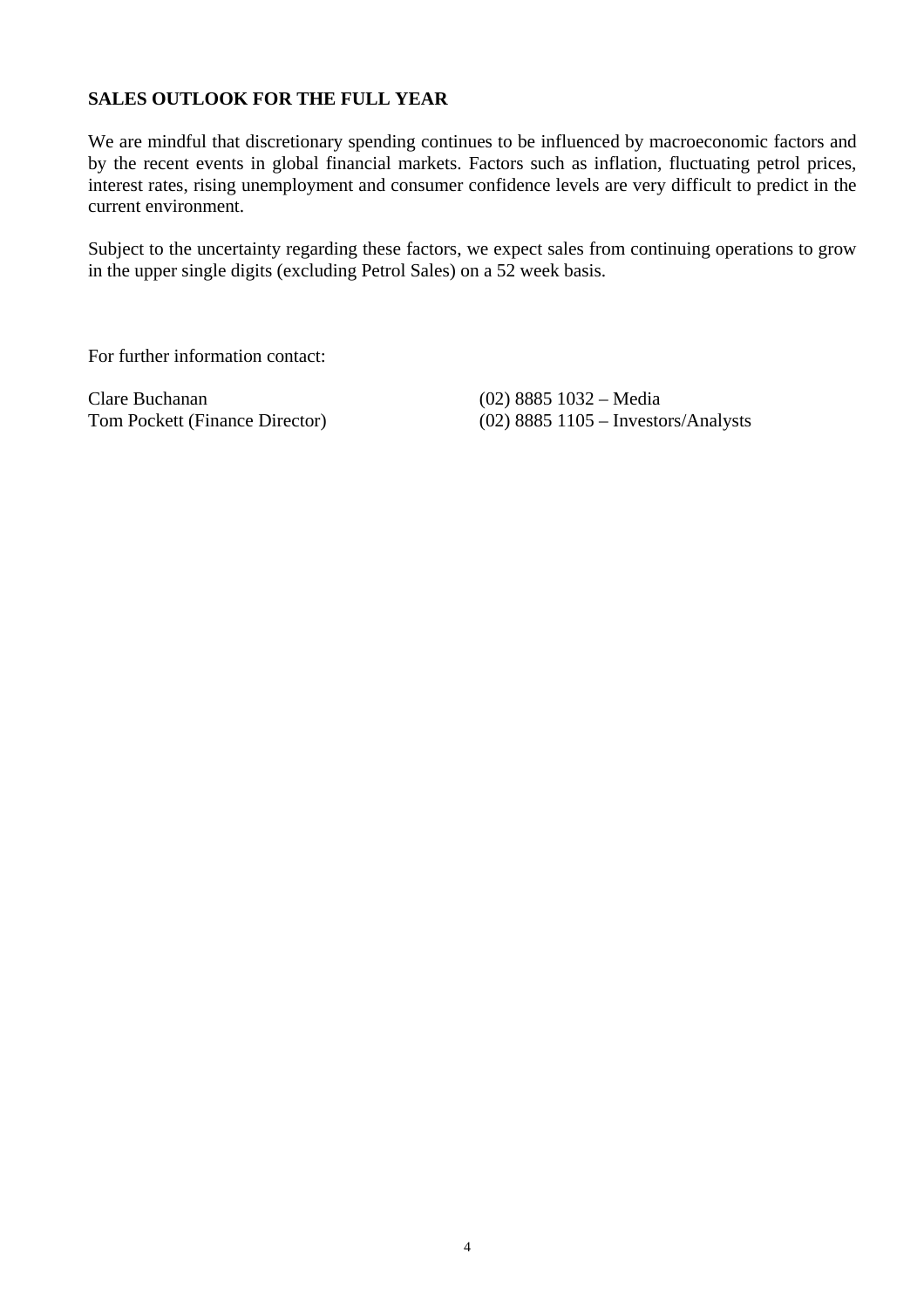| <b>Appendix 1</b>                                                        | 2008<br><b>Statutory</b><br>13 weeks | 2008<br>$Proforma^{(1)}$<br>13 weeks        | 2009<br><b>Statutory</b><br>13 weeks | <b>Statutory</b><br><b>Increase</b><br>(%) | Proforma <sup>(1)</sup><br><b>Increase</b><br>(%) |
|--------------------------------------------------------------------------|--------------------------------------|---------------------------------------------|--------------------------------------|--------------------------------------------|---------------------------------------------------|
| <b>Third Quarter by Division (\$millions)</b>                            |                                      |                                             |                                      |                                            |                                                   |
| Australian Food and Liquor                                               | 7,627                                | 7,568                                       | 8,387                                | 10.0                                       | 10.8                                              |
| New Zealand Supermarkets (NZD)                                           | 1,220                                | 1,217                                       | 1,266                                | 3.8                                        | 4.0                                               |
| New Zealand Supermarkets                                                 | 1,065                                | 1,063                                       | 1,015                                | (4.7)                                      | (4.5)                                             |
| Petrol                                                                   | 1,407                                | 1,416                                       | 1,247                                | (11.4)                                     | (11.9)                                            |
| <b>Supermarket Division</b>                                              | 10,099                               | 10,047                                      | 10,649                               | 5.4                                        | 6.0                                               |
| <b>BIGW</b>                                                              | 879                                  | 873                                         | 958                                  | 9.0                                        | 9.7                                               |
| Consumer Electronics - Aust / NZ                                         | 330                                  | 329                                         | 365                                  | 10.6                                       | 10.9                                              |
| Consumer Electronics - India                                             | 26                                   | 26                                          | 48                                   | 84.6                                       | 84.6                                              |
| <b>Consumer Electronics - Total</b>                                      | 356                                  | 355                                         | 413                                  | 16.0                                       | 16.3                                              |
| <b>General Merchandise Division</b>                                      | 1,235                                | 1,228                                       | 1,371                                | 11.0                                       | 11.6                                              |
| <b>Hotels</b>                                                            | 263                                  | 264                                         | 267                                  | 1.5                                        | 1.1                                               |
| <b>Continuing Operations</b>                                             | 11,597                               | 11,539                                      | 12,287                               | 5.9                                        | 6.5                                               |
| <b>Wholesale Division</b>                                                | 42                                   | 42                                          | 44                                   | 4.8                                        | 4.8                                               |
| <b>Total Third Quarter Sales</b>                                         | 11,639                               | 11,581                                      | 12,331                               | 5.9                                        | 6.5                                               |
|                                                                          | 2008<br><b>Statutory</b><br>40 weeks | 2008<br>Proforma <sup>(1)</sup><br>40 weeks | 2009<br><b>Statutory</b><br>40 weeks | <b>Statutory</b><br><b>Increase</b><br>(%) | Proforma <sup>(1)</sup><br><b>Increase</b><br>(%) |
| <b>Year to Date by Division (\$millions)</b>                             |                                      |                                             |                                      |                                            |                                                   |
| Australian Food and Liquor                                               | 23,122                               | 23,063                                      | 25,284                               | 9.4                                        | 9.6                                               |
| New Zealand Supermarkets (NZD)                                           | 3,704                                | 3,701                                       | 3,837                                | 3.6                                        | 3.7                                               |
| New Zealand Supermarkets                                                 | 3,223                                | 3,221                                       | 3,147                                | (2.4)                                      | (2.3)                                             |
| Petrol                                                                   | 4,078                                | 4,087                                       | 4,319                                | 5.9                                        | 5.7                                               |
| <b>Supermarket Division</b>                                              | 30,423                               | 30,371                                      | 32,750                               | 7.6                                        | 7.8                                               |
| <b>BIGW</b>                                                              | 3,066                                | 3,060                                       | 3,364                                | 9.7                                        | 9.9                                               |
| Consumer Electronics - Aust / NZ                                         | 1,099                                | 1,098                                       | 1,204                                | 9.6                                        | 9.7                                               |
| Consumer Electronics - India                                             | 72                                   | 72                                          | 138                                  | 91.7                                       | 91.7                                              |
| <b>Consumer Electronics - Total</b>                                      | 1,171                                | 1,170                                       | 1,342                                | 14.6                                       | 14.7                                              |
| <b>General Merchandise Division</b>                                      | 4,237                                | 4,230                                       | 4,706                                | 11.1                                       | 11.3                                              |
| <b>Hotels</b>                                                            | 849                                  | 850                                         | 859                                  | 1.2                                        | 1.1                                               |
| <b>Continuing Operations</b>                                             | 35,509                               | 35,451                                      | 38,315                               | 7.9                                        | 8.1                                               |
| <b>Wholesale Division</b>                                                | 122                                  | 122                                         | 130                                  | 6.6                                        | 6.6                                               |
| <b>Total Year to Date Sales</b>                                          | 35,631                               | 35,573                                      | 38,445                               | 7.9                                        | 8.1                                               |
| Period (\$ millions)                                                     |                                      |                                             |                                      |                                            |                                                   |
| 14 weeks ended 5 October 2008                                            | 11,696                               | 11,696                                      | 12,824                               | 9.6                                        | 9.6                                               |
| 13 weeks ended 4 January 2009                                            | 12,296                               | 12,296                                      | 13,290                               | 8.1                                        | 8.1                                               |
| 13 weeks ended 5 April 2009<br><b>Total Group Sales</b>                  | 11,639                               | 11,581                                      | 12,331                               | 5.9                                        | 6.5                                               |
| Year to Date (40 weeks)                                                  | 35,631                               | 35,573                                      | 38,445                               | 7.9                                        | 8.1                                               |
| <b>Group Excluding Petrol (\$ millions)</b>                              |                                      |                                             |                                      |                                            |                                                   |
| 14 weeks ended 5 October 2008                                            | 10,375                               | 10,375                                      | 11,101                               | 7.0                                        | 7.0                                               |
| 13 weeks ended 4 January 2009                                            | 10,946                               | 10,946                                      | 11,941                               | 9.1                                        | 9.1                                               |
| 13 weeks ended 5 April 2009<br><b>Total Group Sales excluding Petrol</b> | 10,232                               | 10,165                                      | 11,084                               | 8.3                                        | 9.0                                               |
| Year to Date (40 weeks)                                                  | 31,553                               | 31,486                                      | 34,126                               | 8.2                                        | 8.4                                               |

(1) 2009 statutory sales do not include Easter. 2008 statutory sales do include Easter. 2008 sales have been adjusted to exclude the impact of Easter.